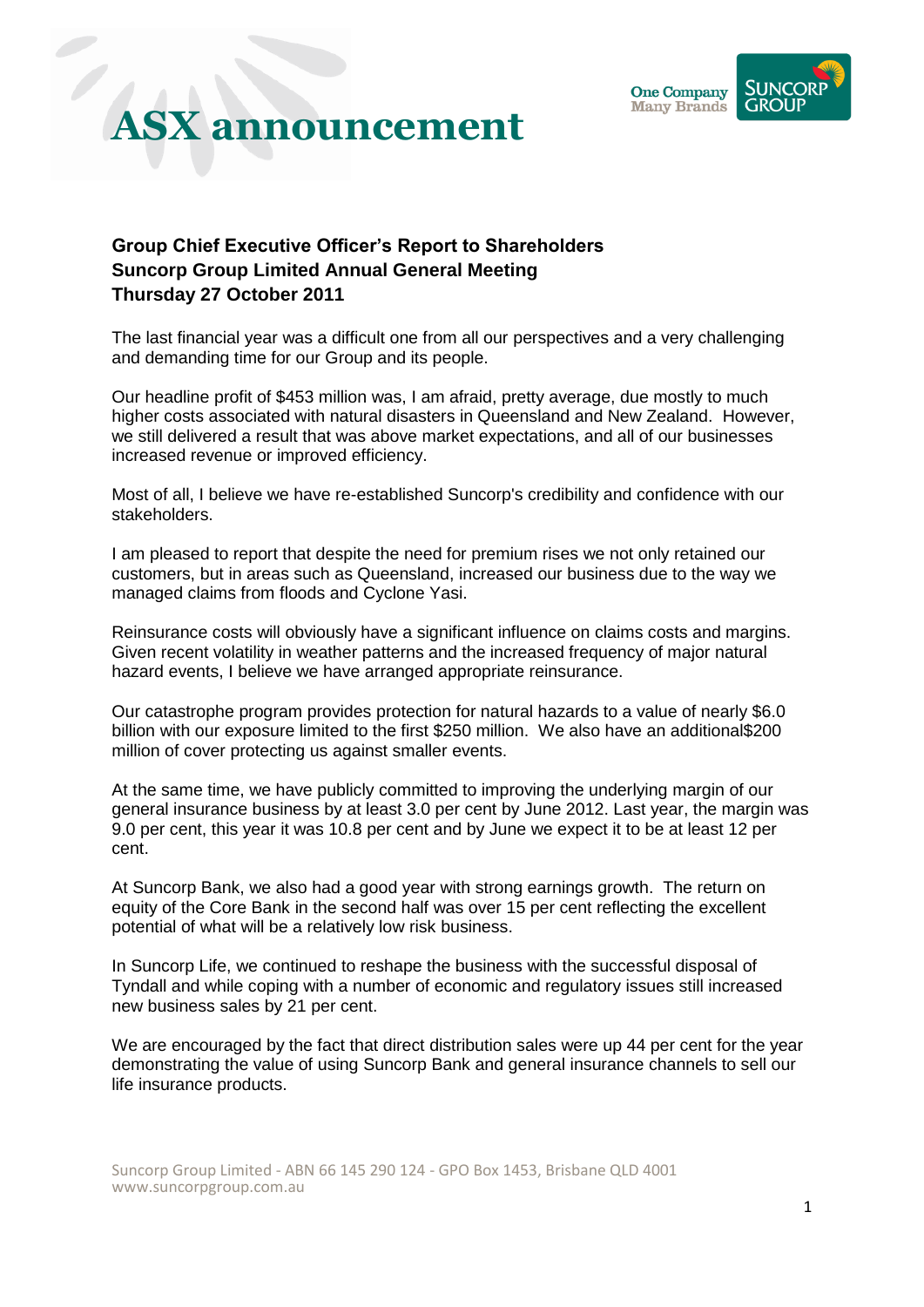

Whilst ensuring our businesses performed well, we also set out to strengthen our Group balance sheet, complete key parts of our Strategic Building Blocks change programs, and make real progress with the simplification of our businesses.

In summary – we delivered our key change programs as planned and as promised.

In the ordinary course of events that might not seem significant – however, given continued economic and political instability, and an unprecedented series of natural hazard crises – I believe the Group's achievements have been more than commendable.

The timing of Suncorp's recovery is important because in today's uncertain conditions people are attracted to companies that have clear strategies, uncomplicated businesses and strong fundamentals such as quality brands and stable balance sheets.

They also want evidence that insurance companies and banks are creating real value for their stakeholders and the communities where they conduct business.

The extent and value of Suncorp's progress is being publicly recognised and I believe our contribution to the Queensland recovery from last summer's floods and Cyclone Yasi is an excellent example of the value our Group creates not only for our customers but also for the broader economy.

At any one time, our Group would expect to be actively managing 50,000 to 60,000 home claims. Between December of last year and February of this year the total number of our home claims under management jumped to 130,000 throughout Australia and New Zealand.

We have already processed over 30,000 Queensland flood and cyclone home insurance claims and invested \$631 million in the repair and rebuilding of more than 6000 homes throughout Queensland.

The money we provide to repair or replace what our customers have lost in floods, cyclones, storms or fires not only assists them – it also acts as an important economic stimulus to regional and State economies.

Suncorp recently commissioned the leading accounting firm Deloitte to assess the impact on Queensland of the flood and cyclone insurance claims paid by our Group. This detailed analysis estimates that in the first year of reconstruction about 3,700 full-time jobs will be generated through Suncorp's insurance claims payments.

Over a 10 year period as the benefits of the claims money continues to accrue, the overall impact to the Queensland economy is projected to be \$1.2 billion in present value terms.

This is a very significant stimulus and is just one example of the type of real value that our Group provides throughout Australia and New Zealand for our customers and the broader communities in which we operate.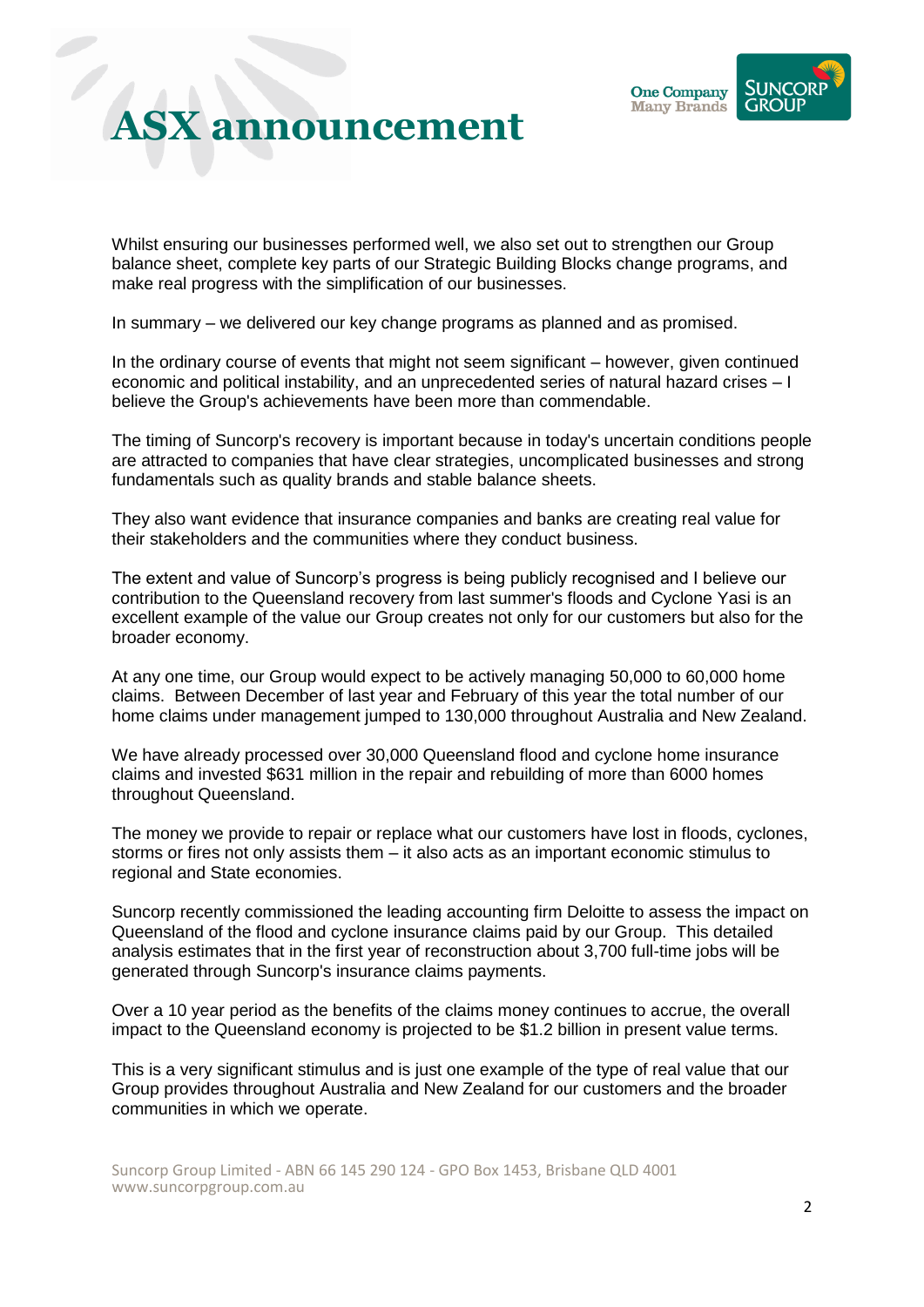

To be able to manage such a massive volume of claims and provide the funds for a very large economic stimulus for Queensland and other areas of Australia - we have had to substantially improve the efficiency of our insurance risk assessment, pricing and claims management processes.

Over the last five years, we have invested our own funds in flood mapping and improved risk assessment and pricing methods to enable us to pioneer the introduction of comprehensive flood insurance in Australia.

That has not only proved beneficial to thousands of property-owners throughout Queensland – it has also ensured we have retained our loyal customer base.

By introducing comprehensive flood cover we have been better able to manage the amount of policies we write in high flood risk areas protecting both our customer and shareholder interests.

To manage the immediate aftermath of crises we have learned how to deploy specialist customer response teams to the worst hit areas and back those teams up with assessors and event recovery task forces of up to 300 people.

We have also learned that poor emergency management and land planning are as much to blame for the impact of disasters as unpredictable weather.

Suncorp has been an active and highly vocal advocate of the need for improved disaster warning, mitigation, community risk assessment, and community education about protecting against natural hazards.

We have also argued that Australia needs a national inquiry into disaster management and that to effectively reduce the impact of natural hazards we need government, business and community to join forces.

I understand and accept the fact that governments need to quickly respond to community concerns. Yet when the facts are dispassionately analysed and the sheer scale of the response understood, I believe the only fair conclusion is that on the whole the insurance industry acquitted itself well.

There is obviously scope for improvement; however, I believe that is true for all involved in the disaster response and hopefully we will see comprehensive reform of Australia's disaster management rather than a patchwork response.

I believe business is always better placed to argue for major Government reforms when companies have first shown they have transformed their operations and achieved best practice standards.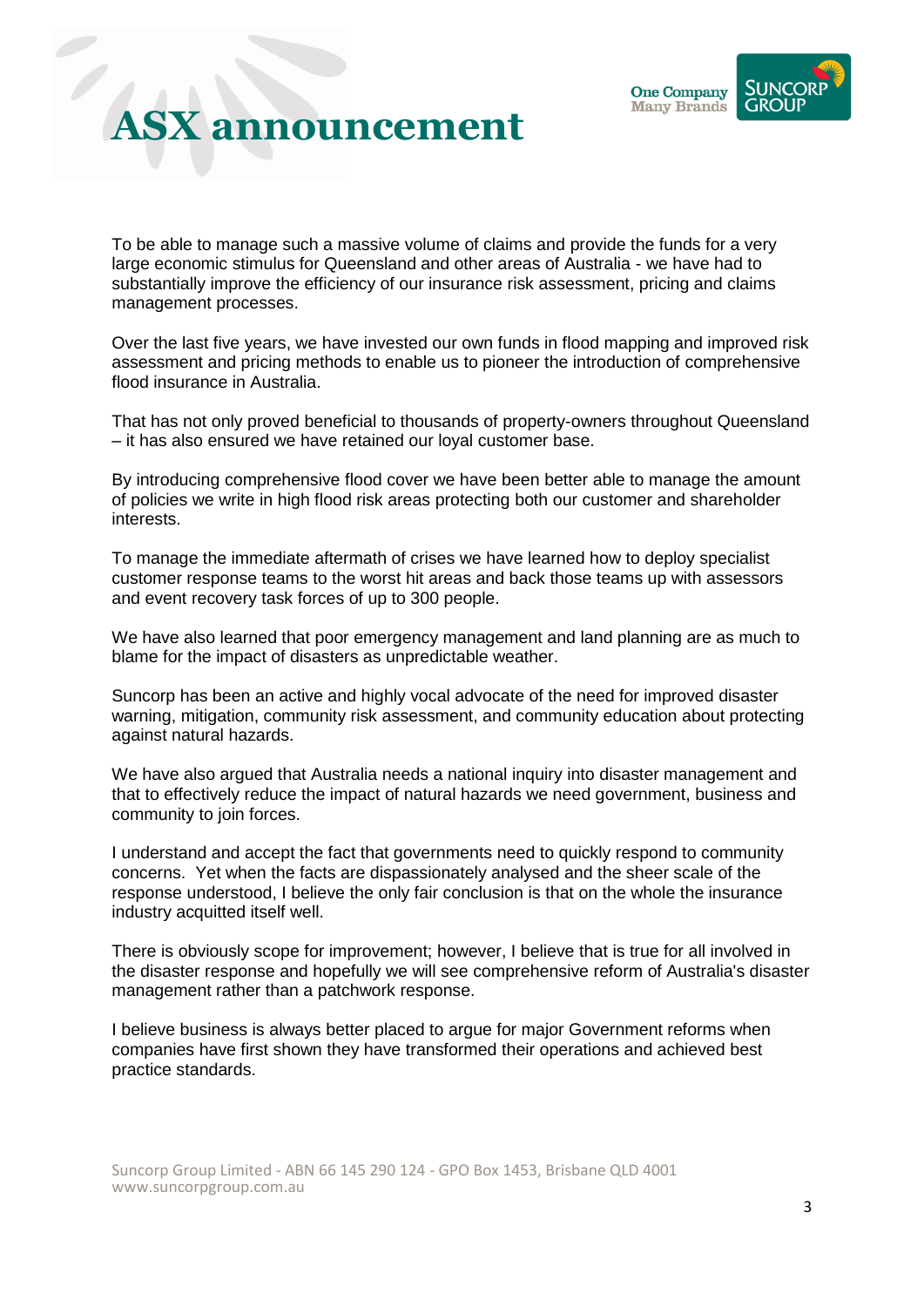

At Suncorp, we now have a clear strategy to gain both the scale benefits of our large group and the business benefits of our portfolio of well known and highly regarded insurance and bank brands.

The unique assets we have identified are our cost and capital management; our large customer base, and the capabilities of our people through a unified Suncorp culture. We believe we can achieve high quality standards in operating cost efficiency.

We are already effectively managing, harvesting and distributing the capital generated from our various businesses and our insurance and bank businesses combined have the same number of customer relationships as Australia's largest banks and financial services groups. In fact, 42% of Australians over the age of 15 have a product or service relationship with the Group.

The Building Blocks change programs we instigated last year are already delivering significant cost reductions and efficiency improvements in key areas including pricing; claims management; and information management.

These gains were instrumental in our ability to manage the massive increase in insurance claims during the past year.

At last year's Annual General Meeting, I explained the benefits we expected from the formation of a Non Operating Holding Company. I am delighted to report that the new structure has enabled us to better manage our capital and businesses.

We have been able to stabilise and strengthen the Suncorp balance sheet and build up capital reserves at a time when global capital supply is uncertain and the demands on financial services companies for larger capital reserves are increasing. Our current position is strong with around \$1.2 billion in capital surplus to our targets.

As John pointed out, not all this surplus capital is distributable as we have continued to pay down subordinated debt and will always need to retain capital above our targets to ensure we maintain our current credit ratings.

Given global and local economic uncertainty, a conservative approach, in our view, is the best option. Nonetheless, our latest dividend is at the top of our increased payout range and we remain committed to returning to shareholders any capital that is surplus to the needs of the business.

Last year I also said that another Group priority was to simplify our people systems and processes by moving from six separate and complex employment arrangements to one highly flexible approach.

I saw this as an important step forward in creating the conditions for a unified culture across the Group. We had overwhelming support for our Enterprise Agreement with 80% of eligible employees participating in the ballot and 72% voting in favour.

Suncorp Group Limited - ABN 66 145 290 124 - GPO Box 1453, Brisbane QLD 4001 www.suncorpgroup.com.au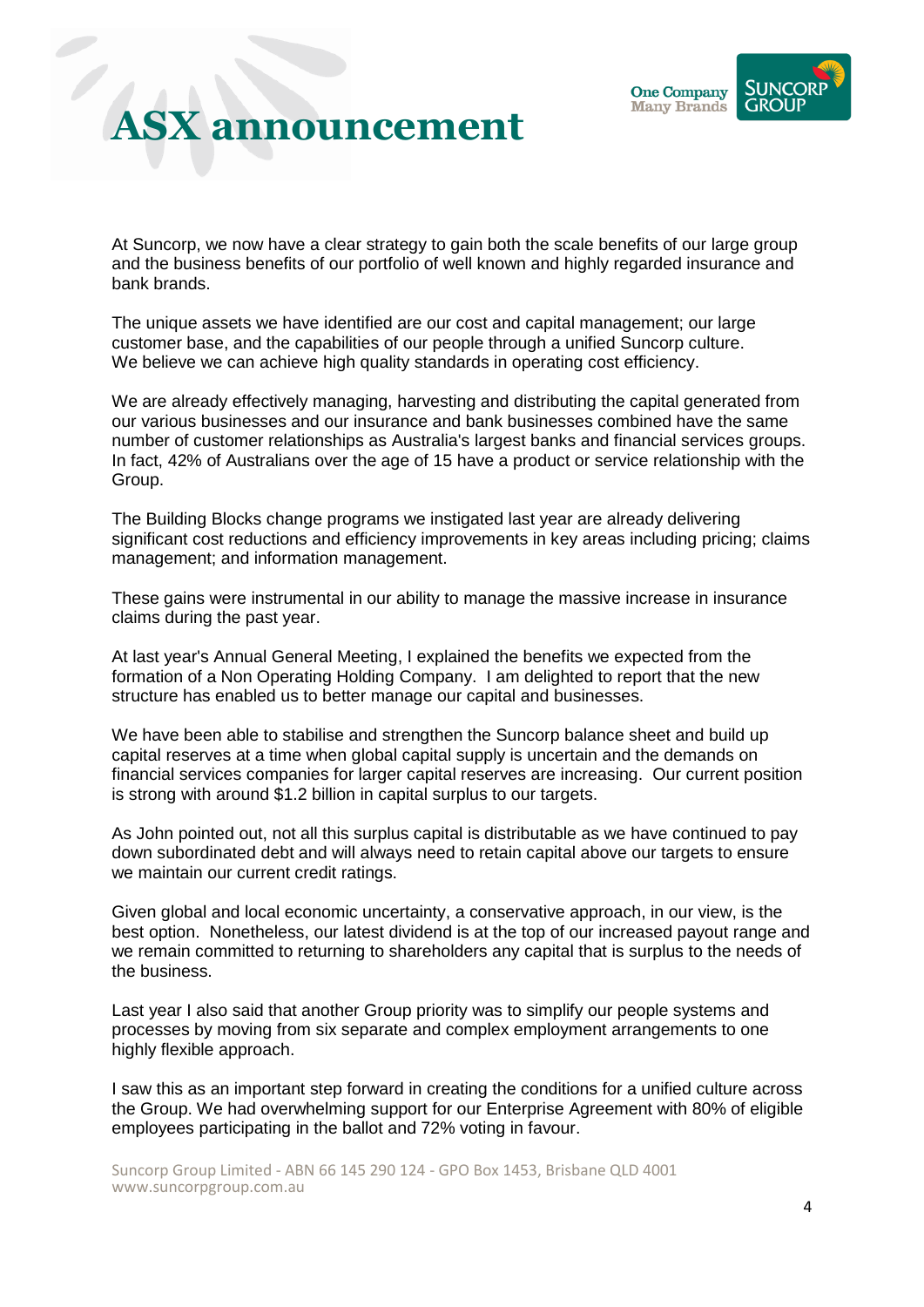

Since then we have also been working hard to reduce the complexity that previously hindered the efficient operation of the Suncorp Group. During the past year, we closely studied the costs of all of our businesses.

Our individual businesses and brands have varying levels of efficiency - but we have found that total Group operating costs are still higher than those of the most efficient global financial services organisations.

Future growth in the Australian and New Zealand financial services markets will mostly come from existing customers or customer movement between major companies. To ensure we meet the needs of customers efficiently and at a competitive price, we must reduce operating costs.

This year we launched a series of projects we call Group Simplification designed to significantly reduce Group costs, process duplication and the time it takes us to introduce new products and services to the market.

We also need to ensure that we have our people in roles that are best suited to their capabilities and doing work that cannot be done more efficiently or at a lower cost elsewhere.

There has been some discussion and speculation about Suncorp's outsourcing plans. To clarify, the focus of outsourcing program, which has been running for the past four years, continues to be in non-customer facing activities.

We are placing our emphasis on back office functions, technology, and information management. There will inevitably be a small amount of routine customer interface but this will be relatively limited.

The key point here is that our entire Group strategy is based on the strength of our brands and the loyalty of our customers and we will do nothing that weakens that strength of reduces that loyalty.

As a result of all of the work we have done, I believe the last year has seen the emergence of Suncorp as a Group that is confident about its future; financially and operationally stronger; less complex; and more efficient.

In the coming year we will have two key challenges.

First, we will need to step up the pace of the transformation of the Suncorp Group to demonstrate the real benefits of our diversified financial services businesses and assets.

Second, we will need to be alert and responsive to the implications of the global and national economic, political and industry issues so evident today.